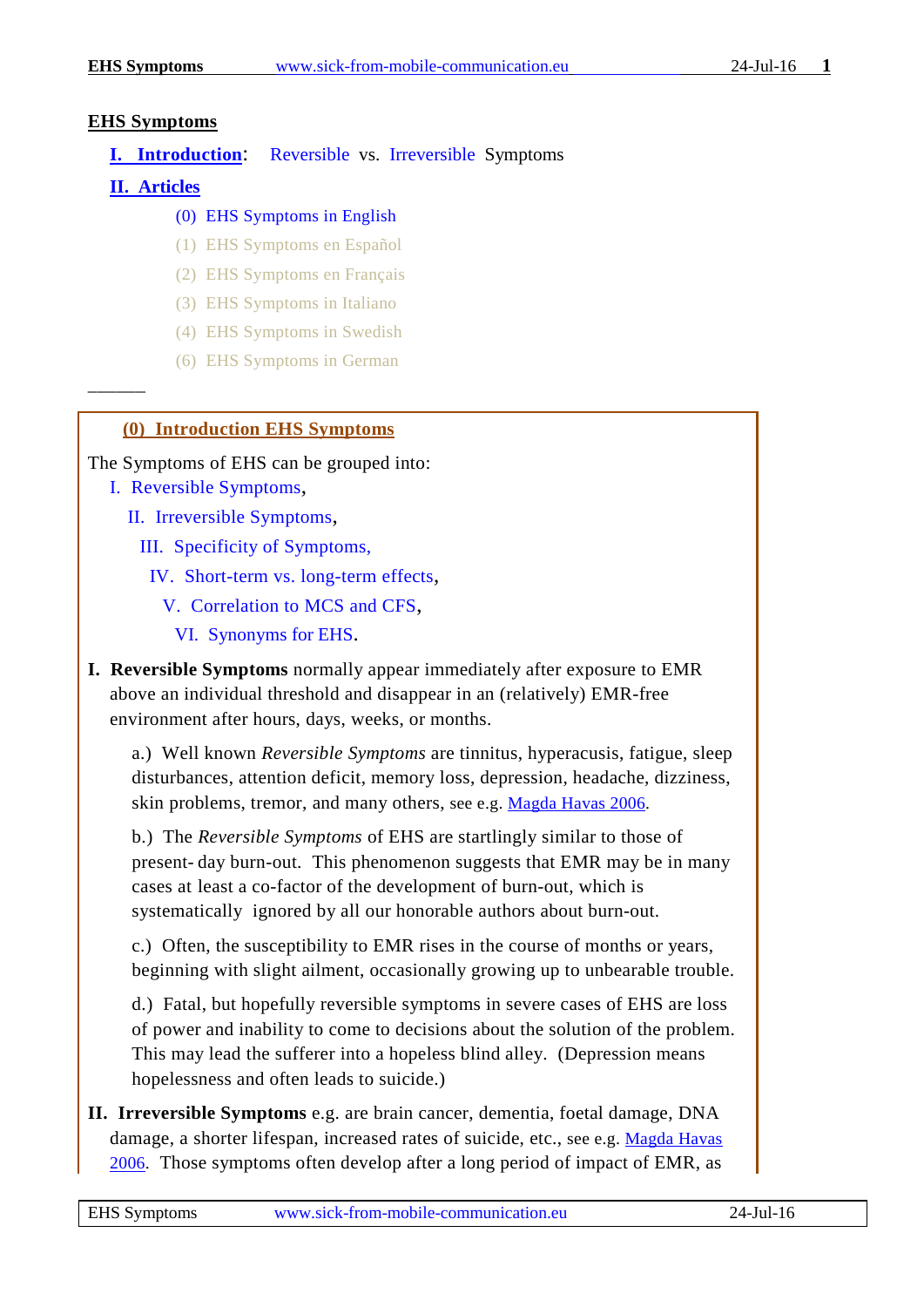for example with people abusing cell phones and/or living in a Wi-Fi contaminated surrounding.

<span id="page-1-0"></span>**III. Specificity of Symptoms**. None of all of the symptoms are EHS-specific, i.e., all of them can appear under a variety of circumstances without EMR being the cause. The best argument to demonstrate this is that all of those symptoms were even well known before the Wi-Fi age. This brings about two problems:

a.) In a certain case of a person lamenting harm of EMR it is difficult to confirm the cause-effect relation.

b.) Science has got a hard job to demonstrate the harmfulness of EMR, see "Scientific Studies in General: Methodological Issues" in the PDF "Scientific Studies" on this Site. Nevertheless Scientific Studies seem to be the only way to get objective knowledge about the noxiousness of EMR, beyond subjective conviction.

The actuality of symptoms of EHS not being specific leads to the following eventualities:

- 1.) People may suffer from EMR without knowing the real cause (supposedly a frequent case);
- 2.) People may suffer from EMR attributing their problems correctly to EMR;
- 3.) People may attribute their health problems to EMR erroneously;
- 4.) It suggests itself that health problems in many cases have more than one cause.
- <span id="page-1-1"></span>**IV. Short-term vs. long-term effects.** It is simply a fact that different people are differing sensitive to EMR, at least as far as short-term reactions are concerned.

Does that mean that a person who notices nothing of EMR is well protected against long-term harm?

As far as we know, this question cannot be answered up to now.

On the other hand, this means that everybody who is exposed to EMR is a potential candidate of long-term harm. (Or can't be sure not to be so.)

Other dichotomies besides reversible vs. irreversible ailments in this context are: short-term vs. long-term effects  $\parallel$  and acute vs. chronic disorder

<span id="page-1-2"></span>**V. Correlation to MCS and CFS**. Symptoms of EHS seem to be similar to those of MCS and CFS, at least in part. The question comes up, if those similar symptoms are essentially the same. (Taking into consideration that the human body has only a limited range of possible responses to environmental or psychological influences.)